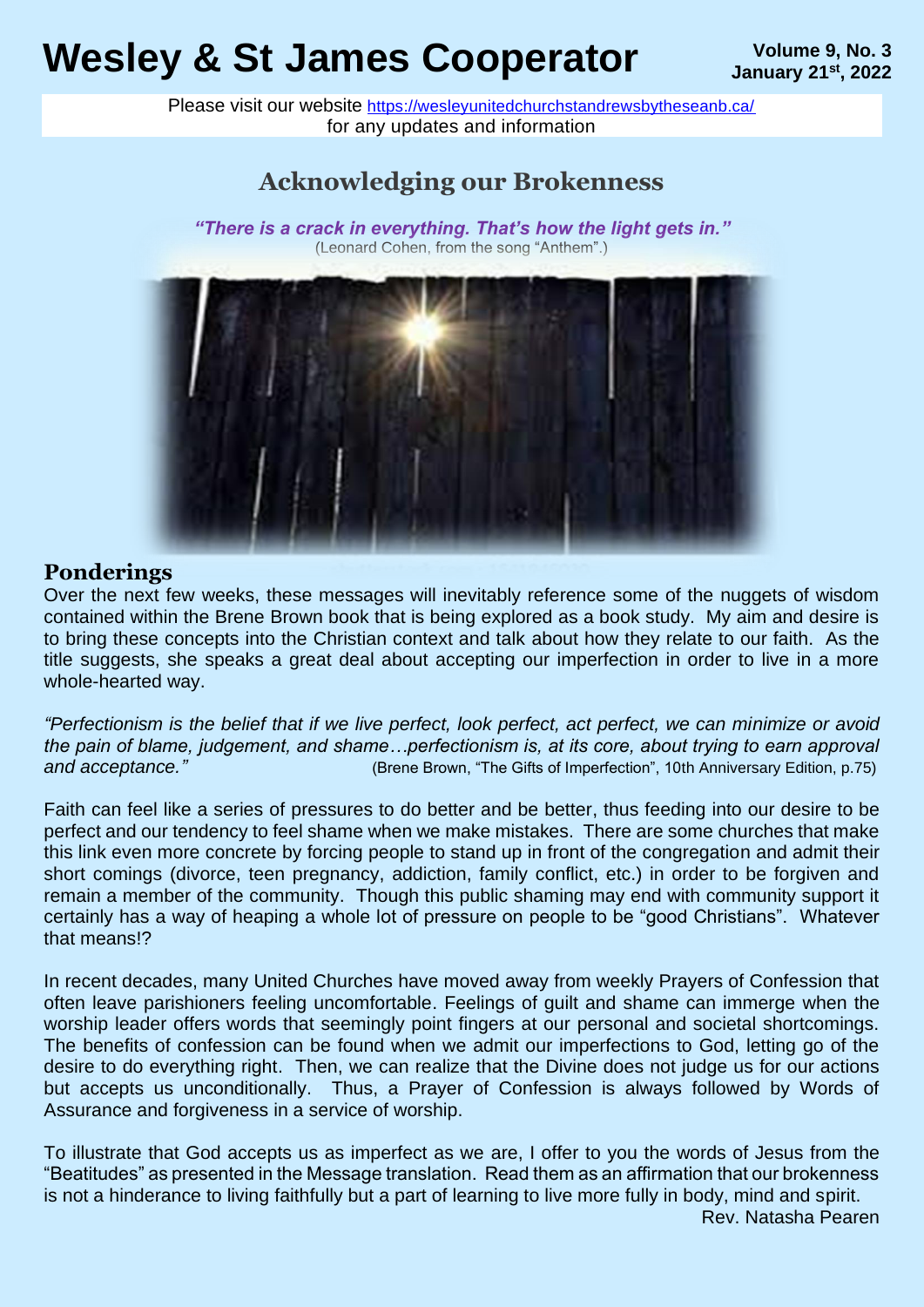## **Scripture**

"You're blessed when you're at the end of your rope. With less of you there is more of God and his rule. "You're blessed when you feel you've lost what is most dear to you. Only then can you be embraced by the One most dear to you.

"You're blessed when you're content with just who you are—no more, no less. That's the moment you find yourselves proud owners of everything that can't be bought.

"You're blessed when you've worked up a good appetite for God. He's food and drink in the best meal you'll ever eat.

"You're blessed when you care. At the moment of being 'care-full,' you find yourselves cared for. "You're blessed when you get your inside world—your mind and heart—put right. Then you can see God in the outside world.

"You're blessed when you can show people how to cooperate instead of compete or fight. That's when you discover who you really are, and your place in God's family.

#### **Matthew 5: 3-9 (The Message Bible)**

**Prayer** Source of love,

You created us to be imperfect so that we may evolve As individuals and a species,

Learning to love more deeply and accept unconditionally.

May we mirror your affirmation for everyone and everything.

In letting go of our desire to be perfect,

may we find healing for our brokenness,

And discover your light, which has always been within us. Amen.

**Reflective Music** Come As You Are – Deidre Brown/ Paul Gurr **[https://www.youtube.com/watch?v=qD4KAq\\_W8tY](https://www.youtube.com/watch?v=qD4KAq_W8tY)**

# **Events and Announcements**

### **Helping our Neighbours - Update on Rossignol Family**

The Rossignol family of Tower Hill, a community close to St. James, has been dealing with serious health issues since 2021. Last April, Mark (father) was diagnosed with a rare benign brain tumor. Since May 5, 2021 Mark has had 3 surgeries (SJRH) in 6 months, spent almost 2 months at Stan Cassidy Rehab (Fredericton), and had surgery in Halifax. On January 10, 2022 Mark began what is expected to be 6 weeks (5 days/week) of radiation treatments at SJRH. Daily travel is necessary

If you are interested in making a contribution to the family, please contact Karen Dempsey (466- 1376), Betty Gatta (466-0186), or Sharon Hannan (466-1435). Due to dietary restrictions, we are suggesting cash or gift cards (gas/Superstore/Giant Tiger).

If anyone is willing to help with the driving, please contact Karen, Betty or Sharon.

**Wesley congregation may contribute thru e-transfer or church envelope to Wesley United specifying "family".**

#### **Zoom Worship Link** - Jan 23rd , 2022 10:00 AM **<https://us02web.zoom.us/j/7092753988?pwd=YVlFbTVrU2pZd3lRNlNmL1ZtaTlnUT09>**

Meeting ID: 709 275 3988 Passcode: 3527 Call one of these #'s to join by phone with audio only  $+1$  587 328 1099, +1 647 374 4685 or +1 438 809 7799

## **Wesley Annual Reports Due by January 21st**

Reports will be compiled an available by the end of the month online